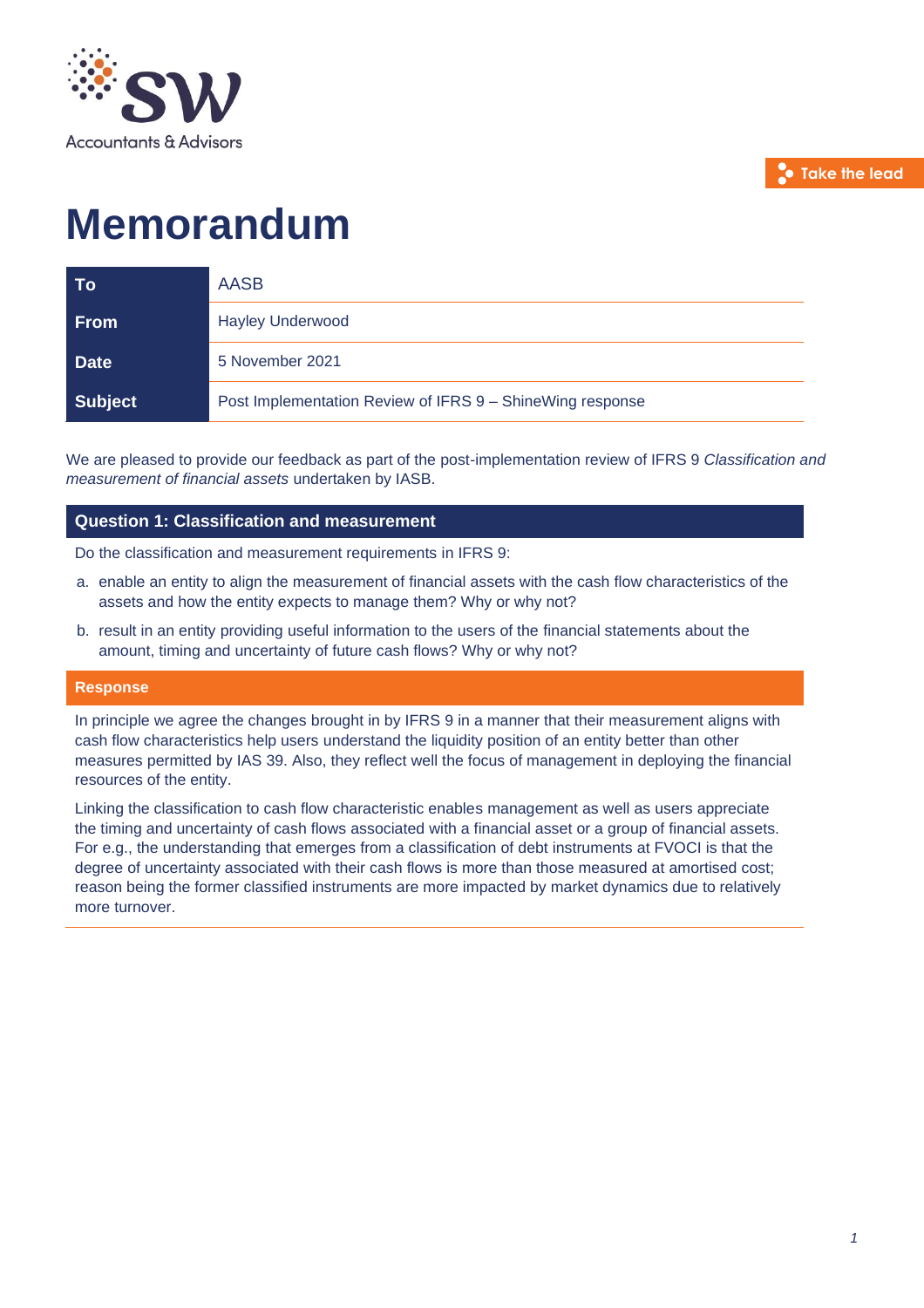## **Question 2: Business model for managing financial assets**

- a. Is the business model assessment working as the Board intended? Why or why not? Please explain whether requiring entities to classify and measure financial assets based on the business model assessment achieves the Board's objective of entities providing users of financial statements with useful information about how an entity manages its financial assets to generate cash flows.
- b. Can the business model assessment be applied consistently? Why or why not? Please explain whether the distinction between the different business models in IFRS 9 is clear and whether the application guidance on the evidence an entity considers in determining the business model is sufficient. If diversity in practice exists, please explain how pervasive the diversity is and its effect on entities' financial statements.
- c. Are there any unexpected effects arising from the business model assessment? How significant are these effects? Please explain the costs and benefits of the business model assessment, considering any financial reporting or operational effects for preparers of financial statements, users of financial statements, auditors or regulators.

#### **Response**

Consistent with our response to question (1) above, our general view is that the business model assessment is useful in providing better transparency regarding the nature of financial assets held and reflects on management's strategy regarding use of economic resources. Further, the business model specified for arriving at the measurement attributes in the standard are, in our view, sufficiently distinct and clear.

However, as auditors we face challenges in our professional judgment due to lack of sufficient guidance in certain areas. In our view the business model assessment could be more effectively implemented by elaborating on the following couple of areas in the standard:

- Specifying a timeframe over which the business model has to be examined for assets that have been newly purchased or originated assets. Paragraph B4.1.2A requires looking for past & other relevant information but it is particularly difficult for financial assets that have entirely new terms and conditions and purposes than those that were held in the past. For such entirely new financial assets, an observatory period can be allowed for entities to study their evolving business model and then adopt the appropriate measurement attribute. For this purpose, the initial classification may by default be regarded as financial asset at fair value through profit or loss. Any change in measurement attribute due to the subsequently determined business model may be accounted as per the provisions regarding reclassification in IFRS 9.
- Paragraph B4.1.2 may pose some risks for entities in terms of potential misstatement in a particular situation. It states "*The entity's business model does not depend on management's intentions for an individual instrument. Accordingly, this condition is not an instrument-by-instrument approach to classification and should be determined on a higher level of aggregation"*. If a new financial asset is being issued of very high value and reflects different management intention than the portfolio to which it belongs, then it could lead to different business model assessment than how the entity actually manages that high value asset in practice. The difference between amounts that would have been recognised in a portfolio level and instrument level assessment of such financial assets may potentially to be a material misstatement in the statement of financial position. Hence there must be some relaxations from this general rule to adopt a suitable measurement attribute for such high value financial asset and require sufficient disclosures to the effect.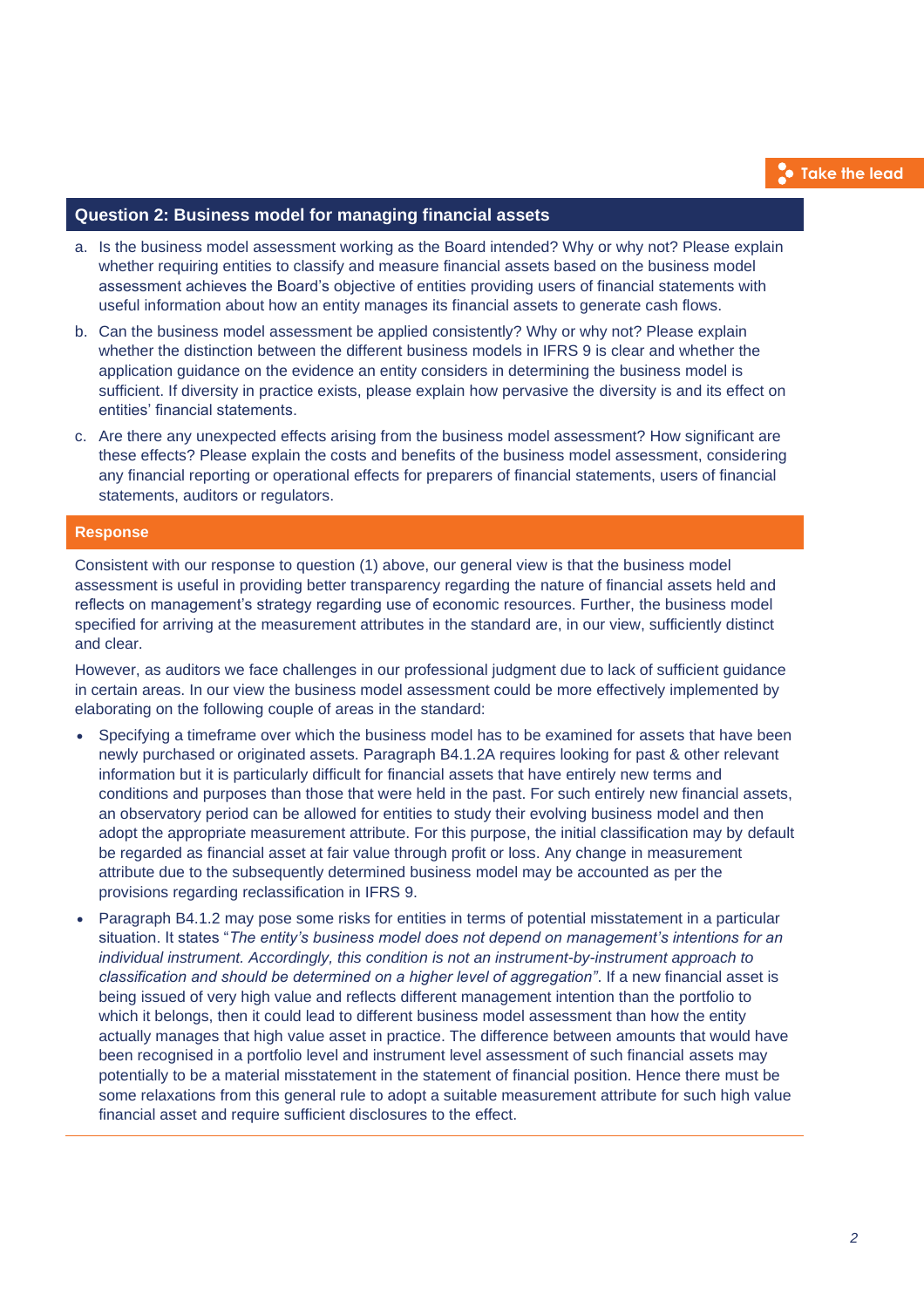# **Question 3: Contractual cash flow characteristics**

- a. Is the cash flow characteristics assessment working as the Board intended? Why or why not? Please explain whether requiring entities to classify and measure a financial asset considering the asset's cash flow characteristics achieves the Board's objective of entities providing users of financial statements with useful information about the amount, timing and uncertainty of future cash flows. If, in your view, useful information could be provided about a financial asset with cash flows that are not SPPI applying IFRS 9 (that is, an asset that is required to be measured at fair value through profit or loss applying IFRS 9) by applying a different measurement approach (that is, using amortised cost or fair value through OCI) please explain: (i) why the asset is required to be measured at fair value through profit or loss (that is, why, applying IFRS 9, the entity concludes that the asset has cash flows that are not SPPI). (ii) which measurement approach you think could provide useful information about the asset and why, including an explanation of how that approach would apply. For example, please explain how you would apply the amortised cost measurement requirements to the asset (in particular, if cash flows are subject to variability other than credit risk). (See Section 7 for more questions about applying the effective interest method.)
- b. Can the cash flow characteristics assessment be applied consistently? Why or why not? Please explain whether the requirements are clear and comprehensive enough to enable the assessment to be applied in a consistent manner to all financial assets within the scope of IFRS 9 (including financial assets with new product features such as sustainability-linked features). If diversity in practice exists, please explain how pervasive the diversity is and its effect on entities' financial statements.
- c. Are there any unexpected effects arising from the cash flow characteristics assessment? How significant are these effects? Please explain the costs and benefits of the contractual cash flow assessment, considering any financial reporting effects or operational effects for preparers of financial statements, users of financial statements, auditors or regulators. In responding to (a)–(c), please include information about financial instruments with sustainability-linked features (see Spotlight 3.1) and contractually linked instruments (see Spotlight 3.2).

## **Response**

Cash flow characteristics should indeed be one of the driving factors in assessment of the appropriate measurement attribute for a financial asset alongside the business model assessment. There are however areas where issues may potentially arise:

The additional guidance provided in paragraph B4.1.11 does not align with paragraph 6.57 of the conceptual framework (CF) which states "*Amortised cost is unlikely to provide relevant information about cash flows that depend on factors other than principal and interest*." Paragraph B4.1.7A defines interest to include consideration for time value of money, credit risk and consideration for other basic lending risks (for example, liquidity risk) and costs (for example, administrative costs) associated with holding the financial asset for a particular period of time. In addition, interest can include a profit margin that is consistent with a basic lending arrangement.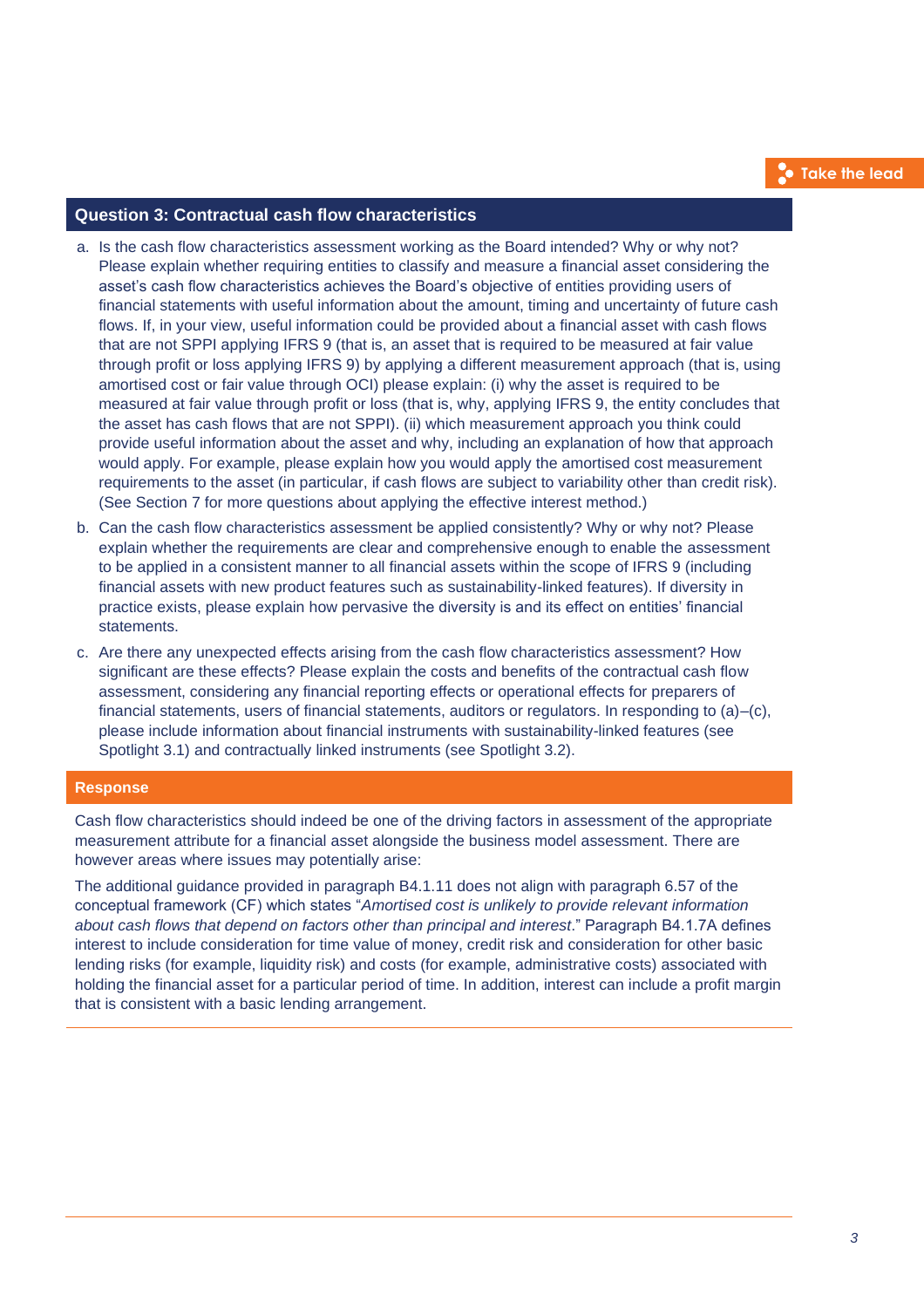# **Take the lead**

## **Question 3: Contractual cash flow characteristics**

#### **Response**

We suspect the cash flow characteristic assessment may not be as effective as intended due to inclusion of reasonable compensation for early termination or extension of contract. Paragraph B4.1.1(b) states that a prepayment amount consisting of principal and interest may include an amount of reasonable compensation for early termination and yet comply with SPPI criterion. Compensations exist in various forms such as break fee, fixed penalty, lost profits etc. Technically, break fee is a compensatory interest and can be regarded as compliant for SPPI assessment. But in other forms of compensation, there may be practical difficulty in assessing what is reasonable amount. At present, leading professional publications suggest benchmarking with market standard terms and conditions, legal limits & restrictions etc. We do realise there are limitations in providing guidance on what a reasonable amount is. But it is apparent that factors in addition to principal and interest come to fore if the amounts are significant and distort the underlying principle laid out in the CF. The same logic applies to a compensation for extension of a contract.

### **Question 4: Equity instruments and other comprehensive income**

- a. Is the option to present fair value changes on investments in equity instruments in OCI working as the Board intended? Why or why not? Please explain whether the information about investments in equity instruments prepared applying IFRS 9 is useful to users of financial statements (considering both (i) equity instruments measured at fair value through profit and loss; and (ii) equity instruments to which the OCI presentation option has been applied). For equity instruments to which the OCI presentation option has been applied, please explain whether information about those investments is useful considering the types of investments for which the Board intended the option to apply, the prohibition from recycling gains and losses on disposal and the disclosures required by IFRS 7.
- b. For what equity instruments do entities elect to present fair value changes in OCI? Please explain the characteristics of these equity instruments, an entity's reason for choosing to use the option for those instruments, and what proportion of the entity's equity investment portfolio comprises those instruments.
- c. Are there any unexpected effects arising from the option to present fair value changes on investments in equity instruments in OCI? How significant are these effects? Please explain whether the requirements introduced by IFRS 9 had any effects on entities' investment decisions. If yes, why, how and to what extent? Please provide any available evidence supporting your response which will enable the Board to understand the context and significance of the effects.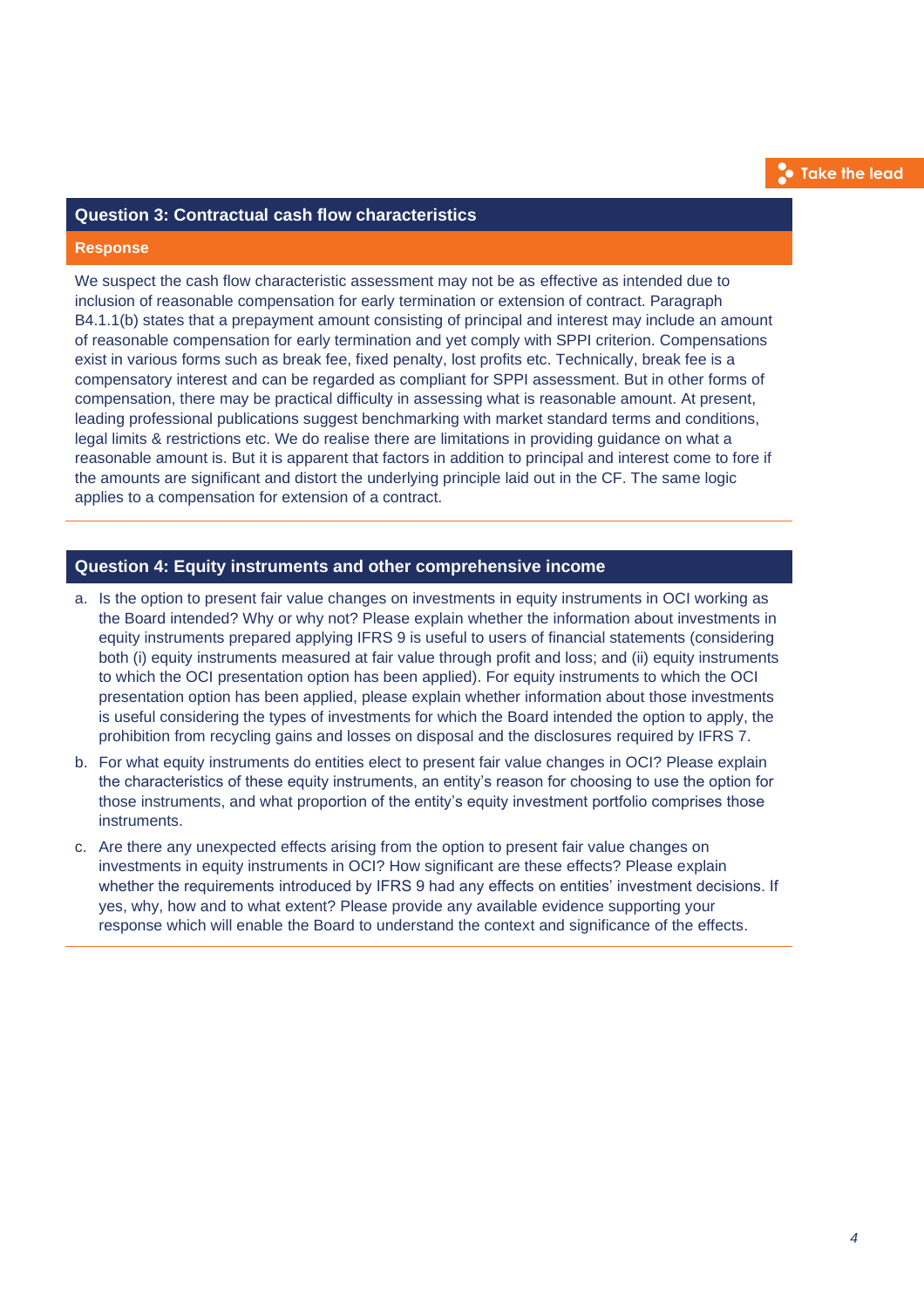## **Response**

While we appreciate the fact that the FVOCI option for equity instruments is useful for the users of financial statements to distinguish the holding intentions, we would like to share our views on a couple of the following areas:

- The FVOCI option is available if, inter-alia, the equity instrument is 'held for trading'. The term 'held for trading' has been aptly defined in the standard. However, the use of the words 'near term' could potentially cause issues in availing the option. This is a rather new term that is not being defined in any IFRS standard. In our view, the definition will be equally effective without these words as it clarifies that these instruments are not held of speculation and profit taking. The essence of FVOCI election is to distinguish management's intention of holding that equity instrument for strategic reasons of various kinds rather than fair value gains. Hence the timeframe really should not be a significant factor in the context. There is a likelihood of an entity misinterpreting the term and wrongly availing the option for e.g., on the impression that their profit taking is not intended in the 'near term' but based on a long-term certain event that will increase market prices. Such areas would pose difficulty for auditors and increase the cost of auditing due to potential disagreements.
- The unintended consequence of the above is that an entity could derive fair value gains as expected and yet not recycle the gains to PL when the instrument is disposed of (due to paragraph B5.7.1). We do realise that any attempt to define a timeframe for the words 'near term' will only bring in more rigidity in implementation. Hence, we request considering elimination of the words 'near term' from the definition of 'held for trading'. But if the Board does prefer to retain an indicative time horizon, then it would be ideal to amend it as 'short term' so that it is consistent with the term 'short-term profit taking' used in the next line of the definition. This is also a term that the professionals and preparers of financial statements have, over time, got accustomed by now.
- We suspect that the option to designate equity instruments at FVOCI is not entirely working due to the fact that a lot of entities still measure their unlisted equity instruments at cost as a proxy for fair value (as permitted by paragraph B5.2.3). The reasons are commonly cited as lack of sufficient and reliable information and possibly wide range of fair value estimates. Even if in subsequent periods, one of the indicators in paragraph B5.2.4 arise, the fact stays that there is not enough reliable information available yet, since the type of inputs used for fair value are still unverifiable. This might compel auditors to accept unreliable fair value measurements or cause disagreements with auditees due to paragraph B5.2.5 compelling fair value measurement thereafter for such equity instruments. So, this does not seem to bring about an effective change from the erstwhile IAS 39.

#### **Question 5, 6 and 8:**

#### **Response**

We generally believe these areas have been adequately addressed in the standard. No practical difficulties have been experienced by us in encountering these aspects. Hence, we do not have specific comments.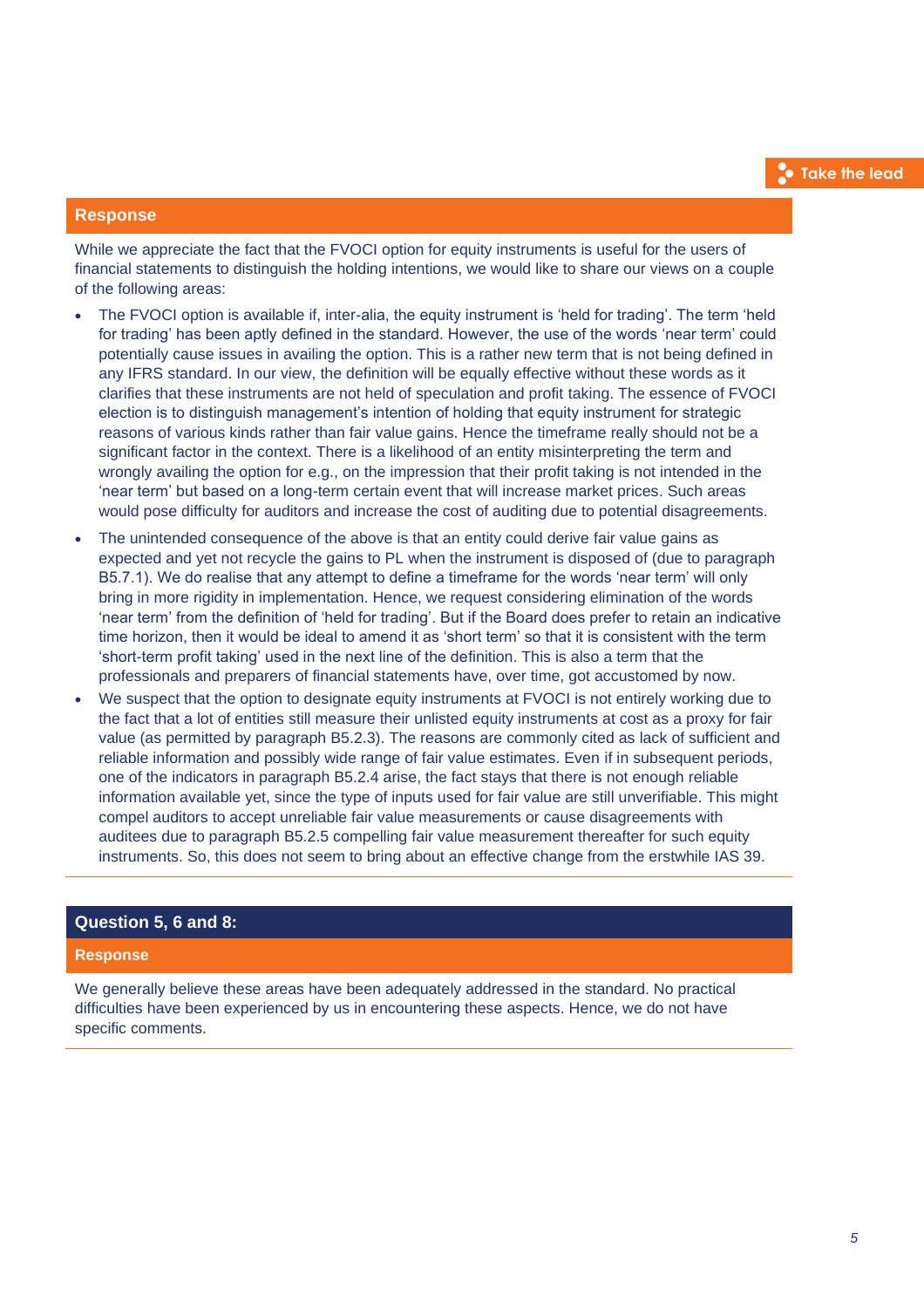## **Question 7: Amortised cost and the effective interest method**

- a. Is the effective interest method working as the Board intended? Why or why not? Please explain whether applying the requirements results in useful information for users of financial statements about the amount, timing and uncertainty of future cash flows of the financial instruments that are measured applying the effective interest method.
- b. Can the effective interest method be applied consistently? Why or why not? Please explain the types of changes in contractual cash flows for which entities apply paragraph B5.4.5 of IFRS 9 or paragraph B5.4.6 of IFRS 9 (the 'catch-up adjustment') and whether there is diversity in practice in determining when those paragraphs apply. Please also explain the line item in profit or loss in which the catch-up adjustments are presented and how significant these adjustments typically are. If diversity in practice exists, please explain how pervasive the diversity is and its effect on entities' financial statements. In responding to questions (a)–(b), please include information about interest rates subject to conditions and estimating future cash flows (see Spotlight 7).

## **Response**

We appreciate the initiative of the board in requiring the amortised cost measurement using effective interest rate method for SPPI cash flow characteristics since it certainly adds the required dynamism to the historic cost convention. As laid out in the conceptual framework, amortised cost depicts the correct degree of uncertainty and timing related to the underlying cash flows of the instrument. However, we believe the effective interest rate method may not as effective as expected in case of financial instruments that have interest rates not aligned with market terms (more so involving related parties).

Paragraph 5.1.1 requires all financial assets/financial liabilities to be initially recognised at their fair value. Such non-aligned instruments are predominantly fair valued using level 3 inputs. In many circumstances the fair value is an expected value determined from multiple scenarios amidst lack of any precedent information and convoluted terms and conditions. A common practice for many entities has been to refer to a market interest rate corresponding to the amount and tenure of the financial instrument and then discount the maturity amount to its present value which is presented as the fair value. Due to lack of information, they are hesitant to cause unverifiable adjustments to the benchmarked discount rate to reflect difference in terms and conditions. As a result, the interest expense/interest income recognised in profit or loss is not entirely verifiable.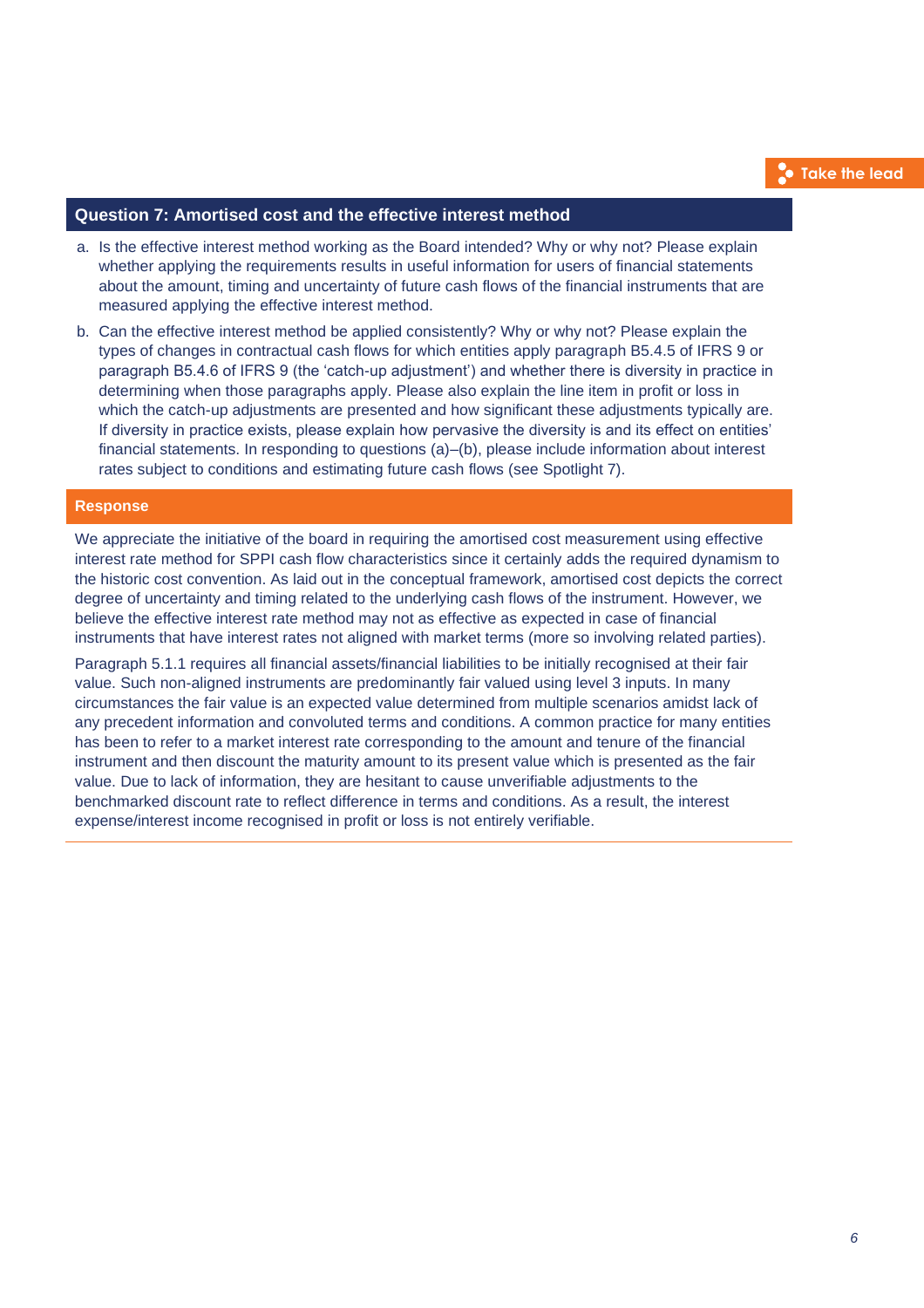# **Question 9: Other matters**

- a. Are there any further matters that you think the Board should examine as part of the postimplementation review of the classification and measurement requirements in IFRS 9? If yes, what are those matters and why should they be examined? Please explain why those matters should be considered in the context of the purpose of the post-implementation review, and the pervasiveness of any matter raised. Please provide examples and supporting evidence when relevant.
- b. Considering the Board's approach to developing IFRS 9 in general, do you have any views on lessons learned that could provide helpful input to the Board's future standard-setting projects?

#### **Response**

We would like to take this opportunity to highlight some issues with respect to accounting treatment of dividends received on investment in equity instruments as per paragraph B5.7.1. It prohibits recognition in profit or loss if the dividend *clearly represents a recovery of part of the cost of the investment*. In course of our interaction with client, we encountered the following difficulties in rationalising the conclusion:

- The term 'cost' has not been defined anywhere in the standard (the same has been defined in another standard i.e., IAS 16). The issue here is that paragraph 5.1.1 requires initial recognition of all financial assets at their fair value (with or without adjustment of transaction costs). Fair value, as we understand, is a product of application of IFRS 13 and does not always yield an amount that is equal to the cost of acquisition; the standard already addresses the accounting treatment for any difference between transaction price and fair value (paragraph B5.1.1-B5.1.2A). So, the logic is not quite clear in using an alien measurement attribute in this particular context. Unfortunately, this particular topic has not been well deliberated either in the board's meetings or professional views being published.
- The context in which this provision should be operative is not clear. The widespread understanding is that this applies to dividends received from pre-acquisition profits which is more apparent. But we believe it should be possible to afford an extended interpretation to the phrase '*recovery of part of cost of investment*' to cover a situation of winding up. In our view, given lack of clarity what 'cost' means in the context, there is a possible interpretation as recovery of fair value of the investment on the date of dividend. In such situations, this phrase can also apply to distributions received in course of winding up of the investee. The intention there is clearly to recover the investment (whether it's the cost or fair value). We therefore request clarification on this.
- Adopting a narrow interpretation to this phrase also introduces bias in accounting outcome arising on de-recognition of an investment in equity instrument that is measured at fair value through OCI. In an instance of winding up of an investee, the investor recognises all distributions as dividend income (as per paragraph B5.7.1) and adjusts the fair value reserve to bring down the investment's carrying amount to its fair value based on remaining net assets of the investee after the said distribution. The amount of income recognised is too large in value. We believe this outcome is not aligned with a scenario where the same instrument is transferred to a third party; in which case only the difference between the carrying amount and consideration received is recognised in profit or loss. The outcome may be aligned in case of the following financial assets in a winding up scenario: